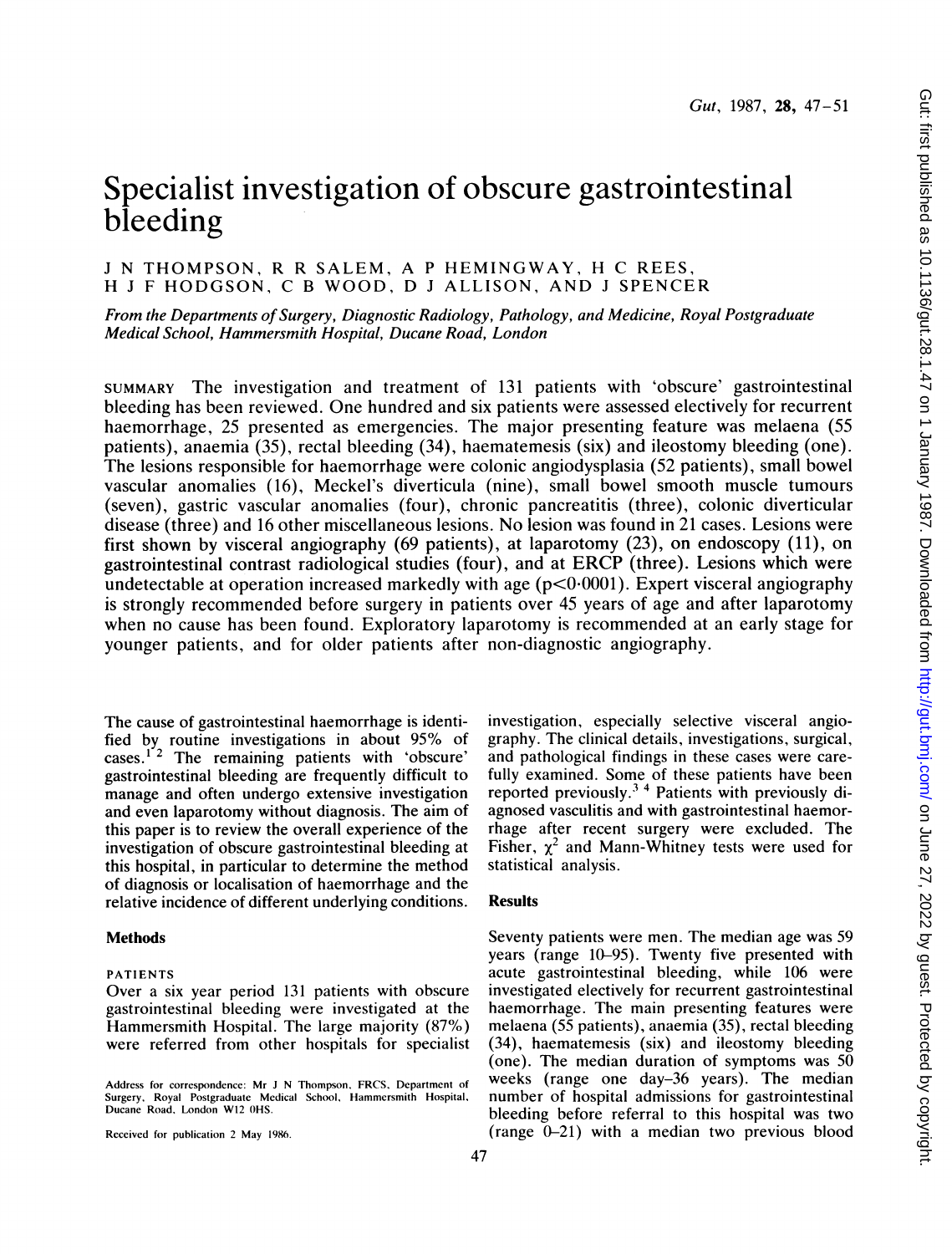transfusions (range  $0-40$ ). Twenty six patients had undergone previous surgery for gastrointestinal bleeding (20 patients - one operation, four patients - two operations, two patients - three operations). Seventy eight patients underwent surgery at this hospital (64 – one operation,  $12$  – two operations, one - three operations, one - four operations). The median total number of gastrointestinal investigations for each patient (excluding exploratory laparotomy) was six (range 2-27).

The probable cause of gastrointestinal bleeding and the initial method of diagnosis (or localisation) of identified lesions are shown in Table 1. In several patients more than one possible or actual cause for bleeding was found (see below), and patients have been classified by the lesion which at the time of review was thought to have been the most likely source of obscure haemorrhage. The nine 'other small bowel lesions' were a duodenal reduplication, an ulcerated duodenal diverticulum, a duodenal ulcer, an ulcerated jejunal diverticulum, ischaemic ulceration, an ulcerated ileal lymphoma, leukaemic small bowel involvement, secondary angiosarcoma deposits, and a solitary jejunal ulcer. The seven 'other colorectal lesions' were metastatic cholangiocarcinoma, a carcinoma of the caecum, an appendix tumour, a colonic adenoma, haemorrhoids (two patients), and a solitary rectal ulcer.

Radioisotope scans were carried out in 36 patients. Six patients with Meckel's diverticula had 99mTc technicate scans and these were negative in all cases. Technetium-99m labelled sulphur colloid or autologous red cells were used in 30 patients, and localised bleeding to the proximal small bowel in

three patients, quantified daily blood loss in 12 patients, and were unhelpful in 15 patients.

Intraoperative selective visceral angiography was used to localise seven small bowel vascular lesions. Peroperative endoscopy was used in 16 patients, and identified vascular anomalies of the small bowel in four, and was helpful in determining the extent of colonic angiodysplasia in eight cases. Lesions were found in 21 of 27 patients undergoing laparotomy at this hospital after angiography which failed to identify a cause for bleeding, the majority of these lesions were in the small bowel.

The age, sex, major presenting feature, duration of symptoms, number of gastrointestinal investigations and number of patients undergoing surgery for each diagnostic group are shown in Table 2. Patients with Meckel's diverticula  $(p<0.001)$  and smooth muscle tumours of the small bowel  $(p<0.01)$  were younger than all other patients, while those with angiodysplasia were older  $(p<0.01)$ . The proportion of male patients with Meckel's diverticula was higher than for other lesions  $(p=0.05)$ . The incidence of vascular anomalies (gastric, small or large bowel) was higher in patients aged 45 years and over (<45 years -  $10/35$  patients, >45 years -  $62/96$ ,  $p<0.001$ ). Patients with angiodysplasia presented more frequently with rectal bleeding  $(p<0.001)$  and less commonly with melaena  $(p<0.0001)$  than other patients, whereas those with vascular anomalies of the small bowel presented less frequently with rectal bleeding  $(p<0.05)$  but more commonly with melaena  $(p<0.001)$ . Patients with small bowel vascular anomalies underwent laparotomy at any time more frequently than other patients  $(p<0.01)$ ,

| Diagnosis                  | n   | (%)   | Selective<br>visceral<br>angiography | Endoscopy | GI<br>contrast<br>studies | <b>ERCP</b> | <b>Surgery</b> |
|----------------------------|-----|-------|--------------------------------------|-----------|---------------------------|-------------|----------------|
| Colonic                    |     |       |                                      |           |                           |             |                |
| angiodysplasia             | 52  | (40)  | 45                                   |           |                           |             |                |
| Small bowel                |     |       |                                      |           |                           |             |                |
| vascular anomalies         | 16  | (12)  | 9                                    |           |                           |             |                |
| Meckel's diverticula       | 9   | (7)   |                                      |           |                           |             |                |
| Small bowel smooth         |     |       |                                      |           |                           |             |                |
| muscle tumours             |     | (5.5) | 6                                    |           |                           |             |                |
| Gastric vascular anomalies |     | (3)   |                                      |           |                           |             |                |
| Chronic pancreatitis       |     | (2)   |                                      |           |                           | 3           |                |
| Colonic diverticular       |     |       |                                      |           |                           |             |                |
| disease                    | 3   | (2)   |                                      |           |                           |             |                |
| Other small bowel lesions  | 9   | (7)   |                                      |           |                           |             |                |
| Other colorectal lesions   |     | (5.5) |                                      |           |                           |             |                |
| Cause not identified       | 21  | (16)  |                                      |           |                           |             |                |
| Total $(\% )$              | 131 | (100) | $69*(53%)$                           | $11(8\%)$ | 4(3%)                     | $3(2\%)$    | 23(18%)        |

Table 1 Cause of obscure gastrointestinal bleeding and method of initial diagnosis (or localisation) of identified lesions

\*Nine patients showed active bleeding at angiography.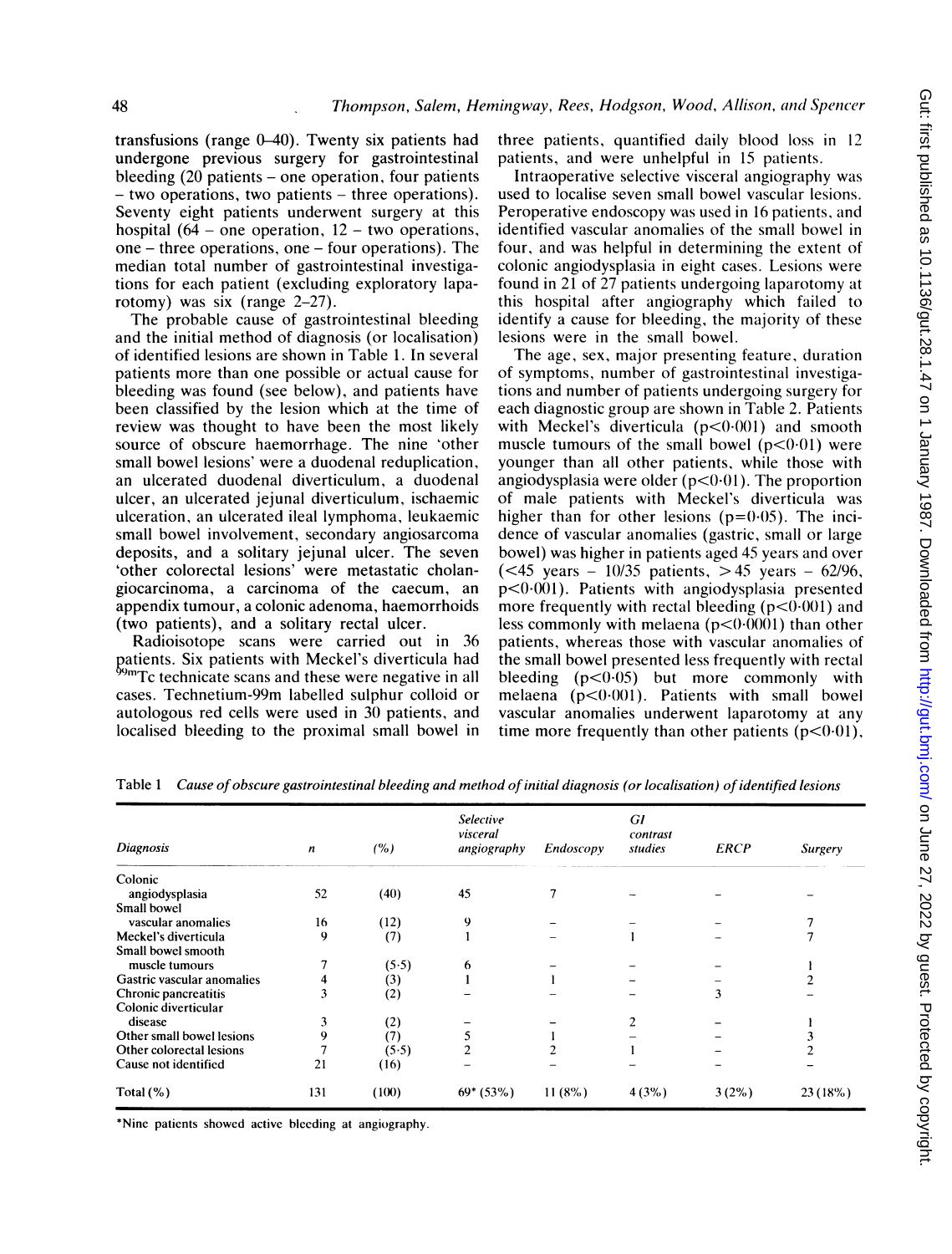| Diagnosis                  | Total<br>number | (range) | Median age     | Male: female | Median<br>duration<br>symptoms<br>(weeks) |    | Presenting<br>feature*<br>M A R H |                |                | <b>Previous</b><br>surgery | <b>Surgery</b><br>at this<br>hospital | Median<br>no. of<br>GI invest. |
|----------------------------|-----------------|---------|----------------|--------------|-------------------------------------------|----|-----------------------------------|----------------|----------------|----------------------------|---------------------------------------|--------------------------------|
| Colonic                    |                 |         |                |              |                                           |    |                                   |                |                |                            |                                       |                                |
| angiodysplasia             | 52              |         | $63.5$ (19-95) | 31:21        | 50                                        |    | $10 \t17 \t25 \t0$                |                |                | 8                          | 24                                    | 5                              |
| Small bowel                |                 |         |                |              |                                           |    |                                   |                |                |                            |                                       |                                |
| vascular anomalies         | 16              | 60      | $(26 - 88)$    | 5:11         | 104                                       | 13 | 2                                 | 0 <sub>1</sub> |                | 8                          | 15                                    |                                |
| Meckel's diverticula       | 9               | 20      | $(13 - 55)$    | 8:1          | 60                                        | 6  | 3                                 |                | 0 <sub>0</sub> | $\bf{0}$                   | 9                                     | 6                              |
| Small bowel smooth         |                 |         |                |              |                                           |    |                                   |                |                |                            |                                       |                                |
| muscle tumours             |                 | 43      | $(26-61)$      | 2:5          | 110                                       |    |                                   |                | 0 <sub>0</sub> |                            |                                       | 8                              |
| Gastric vascular anomalies | 4               | 67.5    | $(58 - 73)$    | 2:2          | 44                                        | 3  | $\theta$                          | 0 <sub>1</sub> |                |                            | 4                                     | 8                              |
| Chronic pancreatitis       | 3               | 48      | $(36 - 51)$    | 2:1          | 17                                        |    |                                   |                | 0 <sub>1</sub> | $\theta$                   | $\overline{c}$                        | 15                             |
| Colonic diverticular       |                 |         |                |              |                                           |    |                                   |                |                |                            |                                       |                                |
| disease                    | 3               | 71      | $(50 - 72)$    | 2:1          | 110                                       | 0  | $\Omega$                          |                | $3 \theta$     | $\theta$                   |                                       | 5                              |
| Other small bowel lesions  | 9               | 53      | $(16 - 71)$    | 4:5          | 31                                        | 6  | $\overline{2}$                    |                | $0 +$          | 2                          | 6                                     | 5.5                            |
| Other colorectal lesions   |                 | 45      | $(35 - 73)$    | 3:4          | 100                                       |    |                                   |                | $4 \; 0$       | $\theta$                   | 4                                     | 5                              |
| Cause not identified       | 21              | 67      | $(10 - 87)$    | 11:10        | 49                                        | 10 | 6                                 |                | 2 <sub>3</sub> | 6                          | 5                                     |                                |
| All patients               | 131             | 59      | $(10-95)$      | 70:61        | 50                                        |    | 55 35 34 6                        |                |                | 26                         | 78                                    | 6                              |
|                            |                 |         |                |              |                                           |    |                                   |                |                |                            |                                       |                                |

Table 2 Analysis of all patients by diagnostic group

 $*M$ =melaena, A=anaemia, R=rectal bleeding, H=haematemesis.

tplus one ileostomy bieed.

while a smaller proportion of those with angiodysplasia of the colon ( $p<0.05$ ) and patients without an identified cause (p<0-05) underwent surgery.

Fourteen patients had two lesions which were (or might have been) responsible for gastrointestinal haemorrhage. Nine patients with angiographic evidence of angiodysplasia had second lesions found at laparotomy (four Meckel's diverticula, a jejunal vascular anomaly, an ulcerated duodenal diverticulum, a solitary ulcer of the jejunum, chronic pancreatitis, and Crohn's disease of the ileum). Six of these patients had the colonic angiodysplasia left in situ and the other lesion excised, but two have required further surgery for excision of angiodysplasia. Two other patients initially treated by right hemicolectomy for angiodysplasia later required surgery for bleeding from other gastrointestinal vascular anomalies (one gastric, one small bowel). Three other patients had double lesions none of which was <sup>a</sup> vascular anomaly. Twenty patients are known to have rebled after surgery at this hospital. Fourteen of these patients underwent initial surgery for vascular anomalies of the stomach, small or large bowel and a further patient had angiographic evidence of angiodysplasia. Three further patients (two with identified causes) rebled after initial investigation without surgery at this hospital.

All excised 'non-vascular' lesions were confirmed pathologically. Histology showed evidence of angiodysplasia in 19 of 28 resected colonic specimens (with barium injection of the mesenteric blood vessels after resection in 14). Seven vascular anomalies were confirmed histologically (three arteriovenous malformations, two haemangiomas, one multiple phlebectasia, one telangiectasia) from 15 resected small bowel specimens. None of the gastric vascular anomalies was seen histologically.

There were four postoperative deaths, one patient who had no identified cause and had not undergone surgery rebled and died, and a further patient died of concurrent disease. The follow up data of the surviving patients are limited with a median follow up of six months (range  $(0-83)$ ). Of the 21 patients in whom no cause was found four had no further bleeding, three are known to have rebled (one death), two died postoperatively, and in 12 cases the follow up data are incomplete.

All patients were divided into four approximately equal groups by age (Table 3). The proportion that

Table 3 Incidence of lesions causing obscure gastrointestinal bleeding which were 'undetectable' at laparotomy

| Age       | <b>Patients</b><br>(n) | <i><b>Operation</b></i><br>at any time | 'Undetectable'<br>at surgery* | Colonic<br>angio-<br>dysplasia |  |
|-----------|------------------------|----------------------------------------|-------------------------------|--------------------------------|--|
| $<$ 45    | 35                     | 22                                     | 3                             | 2                              |  |
| $45 - 59$ | 31                     | 19                                     | 7                             | 6                              |  |
| $60 - 69$ | 32                     | 21                                     | 15                            | 9                              |  |
| >69       | 33                     | 20                                     | 18                            | 9                              |  |
| All       | 131                    | 82                                     | 43                            | 26                             |  |

\*'detectable' compared with 'undetectable' lesions:  $\chi^2$ =29.5  $(p<0.0001)$ .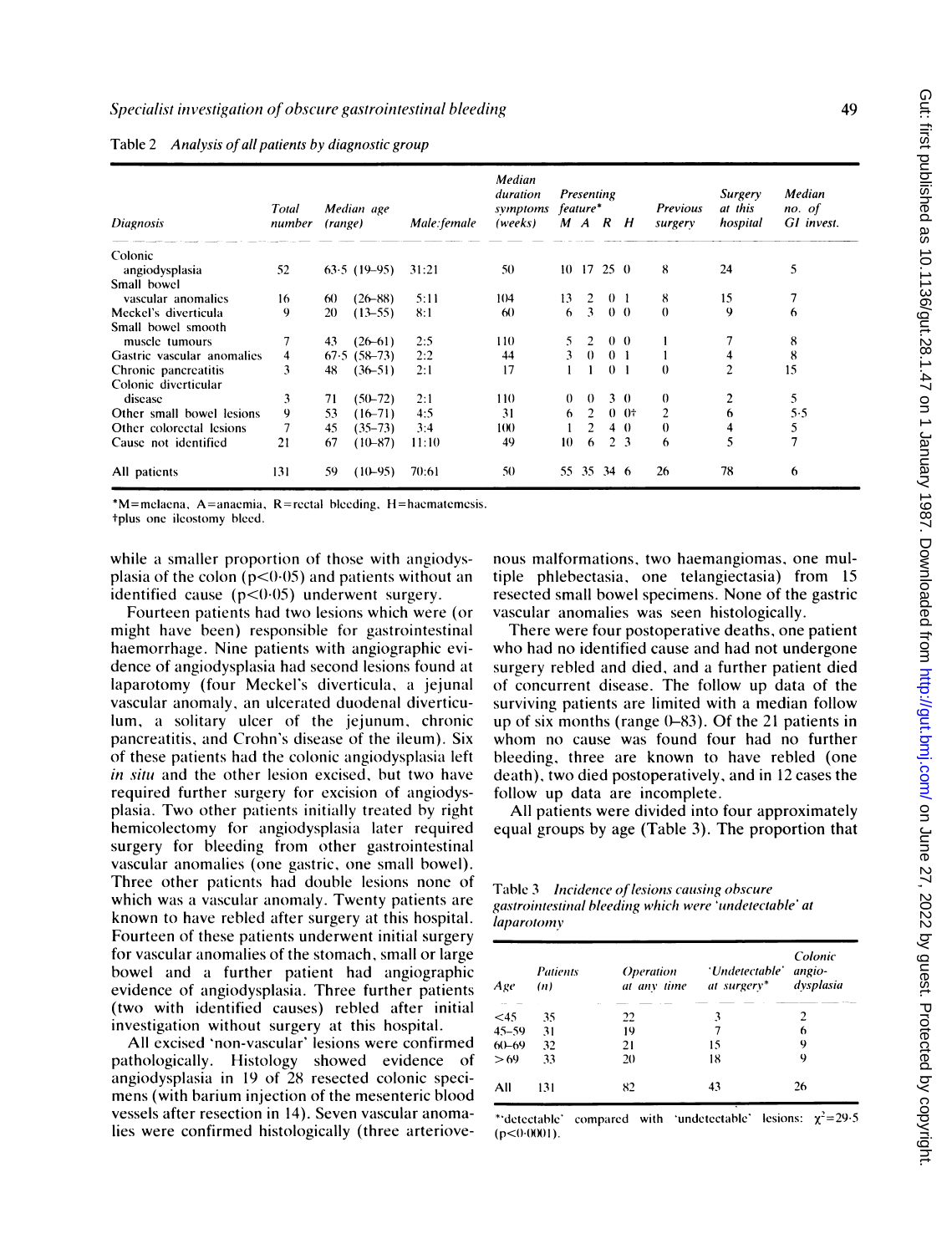had undergone surgery (at any time) was similar for the different age groups (61% to 66%); however, the number of these patients who had 'undetectable' lesions at operation—that is, lesions that would not have been detected at a careful laparotomy without the use of operative angiography or endoscopy, increased markedly with age  $(p<0.0001)$ . Twenty six of 43 (60%) such 'undetectable' lesions were colonic angiodysplasia, the remainder being vascular anomalies of the small intestine or stomach or of unidentified cause.

### **Discussion**

The overall 84% success rate for the identification of the cause of obscure gastrointestinal bleeding in this series is high.<sup>5-8</sup> Selective visceral angiography was the most valuable investigation, identifying the probable cause of bleeding in 53% of all patients (55% of those undergoing angiography). While others have found angiography useful in these patients,  $^{9-11}$  some doubt its value, <sup>12</sup> and these differing attitudes probably reflect variations in quality of angiography and experience in radiological interpretation. Angiodysplasia of the colon was the commonest cause found in this series (40% of all patients). Although the correlation between colonoscopic and angiographic diagnosis of angiodysplasia appears fairly good,<sup>4</sup> angiodysplasia may be easily missed at endoscopic examination.<sup>13 14</sup> We prefer to use selective visceral angiography initially in most of these patients as it has the advantage that it can be readily undertaken during haemorrhage and may also localise non-colonic lesions.

The proportion of gastrointestinal vascular anomalies (including angiodysplasia) causing haemorrhage increased significantly with age, and in older patients visceral angiography was particularly valuable in localising lesions that might not have been detected at laparotomy (even with the use of peroperative endoscopic examination). Angiography carried out during active gastrointestinal haemorrhage results in successful localisation of bleeding in the majority of cases.<sup>8</sup> Gastrointestinal bleeding frequently stops, however, before angiography is done, especially if transfer to another centre is required. Only 7% of our patients had evidence of active haemorrhage during angiography. The same problem arises with the use of radionucleide scanning to localise bleeding sites, although our experience with these is limited.

The age, sex and main presenting symptom may be useful guides to the likely source of obscure gastrointestinal bleeding. Thus two thirds of male patients in this series under the age of 30 years had Meckel's diverticula. While 80% of patients aged 60 years or over who presented with rectal bleeding had colonic angiodysplasia. Almost 50% of patients presenting with anaemia were found to have angiodysplasia, although this proportion was reduced to a third in those undergoing surgery. Melaena was a less helpful presenting symptom, no single cause accounting for more than 24% of cases.

In this series exploratory laparotomy detected 21% of the identified causes of bleeding and was particularly valuable in younger patients. Careful examination of the stomach, small and large bowel should be carried out in all cases where an initial abdominal exploration fails to identify a cause for obscure gastrointestinal bleeding. Several lesions in this series were discovered on repeat inspection or palpation. Intraoperative gastrointestinal endoscopy and peroperative angiography have proved useful in identifying vascular anomalies of the gastrointestinal tract and in determining their extent before resec-tion in this and other series. 15-17 We currently prefer to use a colonoscope passed through the mouth to examine the small bowel during operation, or per anum for inspection of the large bowel.

The incidence of colonic angiodysplasia (40%) compared with diverticular disease (2%) in this series is much higher than that seen in others $811$  and may be partly because of patient selection before referral, particularly as diverticular bleeding is often heavier (thus necessitating early emergency surgery) and less commonly recurs.<sup>11</sup> Nevertheless these findings support the view that angiodysplasia is the commoner cause of lower gastrointestinal haemorrhage.9 ii <sup>14</sup> Although diverticular disease usually affects the sigmoid and descending colon, diverticular bleeding may occur more frequently from the right colon." <sup>16</sup> Angiodysplasia is almost invariably located in the caecum and ascending colon.<sup>9 ii 19 20</sup> Thus right hemicolectomy would appear the most appropriate procedure if no other cause for lower gastrointestinal bleeding can be found at an emergency laparotomy, and this policy would have removed the cause in 60% of such cases who underwent surgery in this series. Where localisation of lower gastrointestinal bleeding has not been possible before emergency surgery in a patient with diverticular disease of the left colon a subtotal colectomy may be preferred, although it carries a higher morbidity and mortality.<sup>11</sup> Preoperative angiographic localisation of bleeding relieves the surgeon of these difficult intraoperative decisions and should be attempted whenever possible.

Histological confirmation of resected vascular anomalies was obtained in only 56% of cases in this series. The difficulties of showing such vascular anomalies histologically are well recognised,  $9^{14}$   $20$ but the more frequent use of special vascular